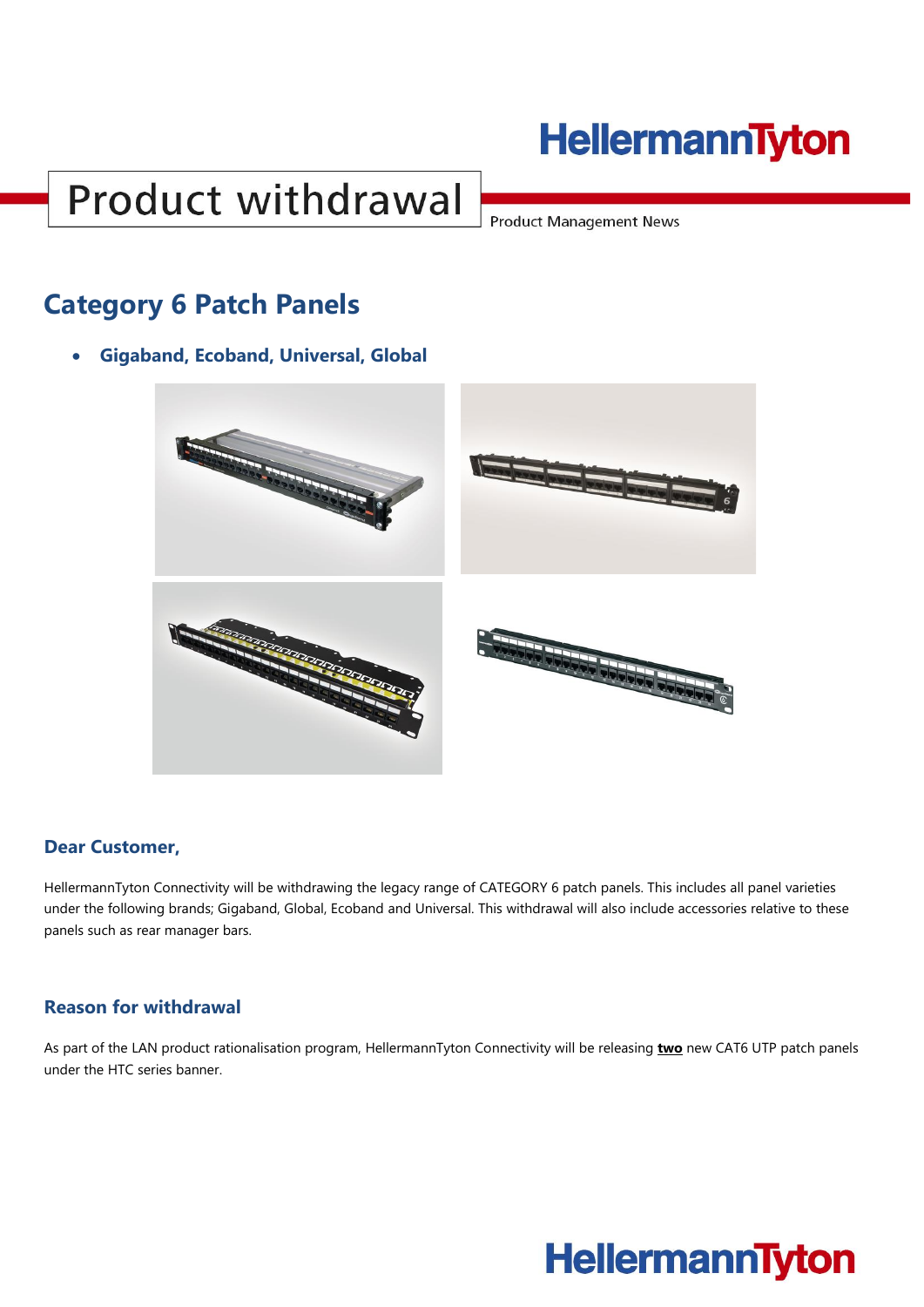# **Product withdrawal**

**Product Management News** 

#### **Customer communication**

You must ensure your installer network are made aware of this notice ASAP. There will be a social media post that is listed this week on our platforms, we expect our channel partners to ensure they share this information on their own social media accounts to ensure maximum coverage.

#### **Time Schedule**

The notice period starts immediately (16/08/2021)

Full discontinuation will come into effect on **October 1st 2021**

Therefore, orders for any CAT6 panels and associated accessories will continue to be accepted up until **Thursday 30th September**

Orders received for CAT6 panels and associated accessories after Thursday 30<sup>th</sup> September will not be accepted. You will be advised to purchase the new HTC Series product.

Once all orders are complete production will cease and products will become obsolete.

For authorised channel distributors, this schedule allows you to place any stocking orders now and receive in four weeks as per your distribution agreement.

#### **Warranties**

All system / product warranties for legacy products will be maintained. In the unlikely event a legacy product requires replacement, it will be replaced with the new HTC Series product.

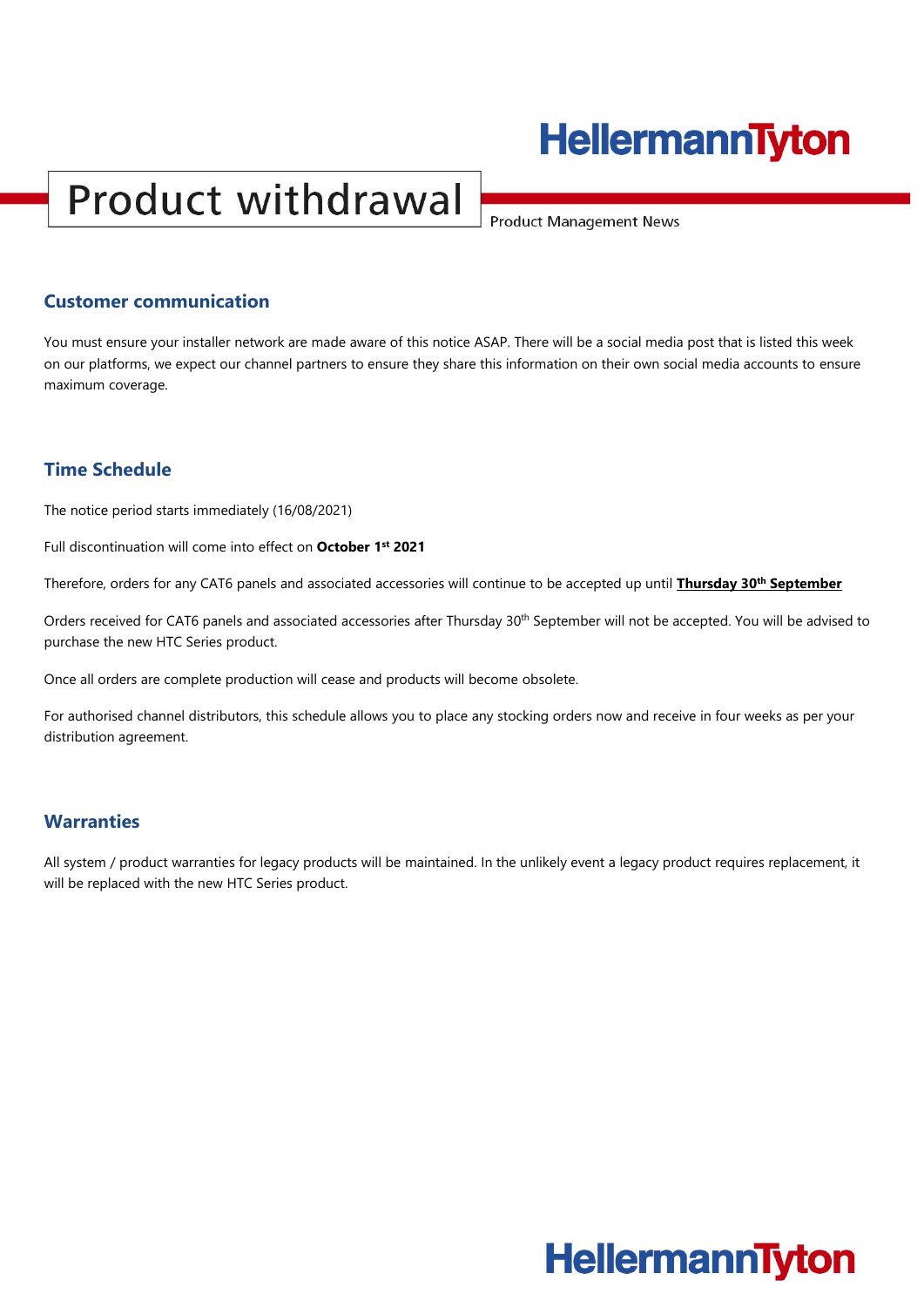# **Product withdrawal**

**Product Management News** 

#### **Discontinuation List**

ALL panels produced, sold and advertised under the Gigaband, Ecoband, Global and Universal brands will be discontinued\*\*. This includes;

| <b>ITEM CODE</b>        | <b>DESCRIPTION</b>                      | <b>UNS</b> |
|-------------------------|-----------------------------------------|------------|
| 1/2408IDCNGBHDCM/BK     | Gigaband CAT6 1U 24 Port                | 853-40075  |
| 2/4808IDCNGBHDCM/BK     | Gigaband CAT6 2U 48 Port                | 853-40107  |
| 1/2408IDC G6/BK         | Global CAT6 1U 24 Port                  | 853-45004  |
| 2/4808IDC G6/BK         | Global CAT6 2U 48 Port                  | 853-45009  |
| HT-PPUC6-1U24RS         | Global CAT6 1U 24 Port - 2019 Model     | 853-45053  |
| 1/2408IDCAG6/BK-RS      | Global CAT6 1U 24 Port - Angled V Panel | 853-45045  |
| 2/4808IDCAG6/BK-RS      | Global CAT6 2U 48 Port - Angled V Panel | 853-45046  |
| <b>NGM2408IDC-S6/BK</b> | Ecoband 1U 24 Port - Shielded           | 853-35104  |
| HT2408PB-UC6-M/BK       | Ecoband 1U 24 Port                      | 853-50021  |
| 1/4808IDC C6/BK         | Ecoband 1U 48 Port                      | 853-35094  |
| PP110C6xxxx             | Universal CAT6 110 Panels               | Various    |
| APP110C6xxxx            | Universal CAT6 110 Panels - Angled V    | Various    |
| CM2000G                 | <b>Global Rear Manager</b>              | 854-05113  |
| <b>CM2000HD</b>         | Alphasnap/Gigaband Rear manager         | 854-05114  |
| APARCM2U                | Rear Manager for 2U Angled Panels       | 854-05155  |
| APARCM1U                | Rear Manager for 1U Angled Panels       | 854-05154  |
| APABP2URS               | 2U Blank for Angled Panel               | 854-10049  |
| APABP1URS               | 1U Blank for Angled Panel               | 854-10046  |
| APA-COVER1URS           | 1U Blank and Cover for Angled Panel     | 854-40272  |
| APA-COVERLP             | 1U Low Profile Cover for Angled Panel   | 854-40275  |

\*\* This list represents most common product codes for each range, this list is therefore not exhaustive and will not contain any variations that also form part of the overall range. i.e., 16 port panels, 12-way vertical panels, replacement IDC blocks etc... I reiterate that all panels and accessories under the aforementioned brands will be discontinued.

### **HellermannTyton**